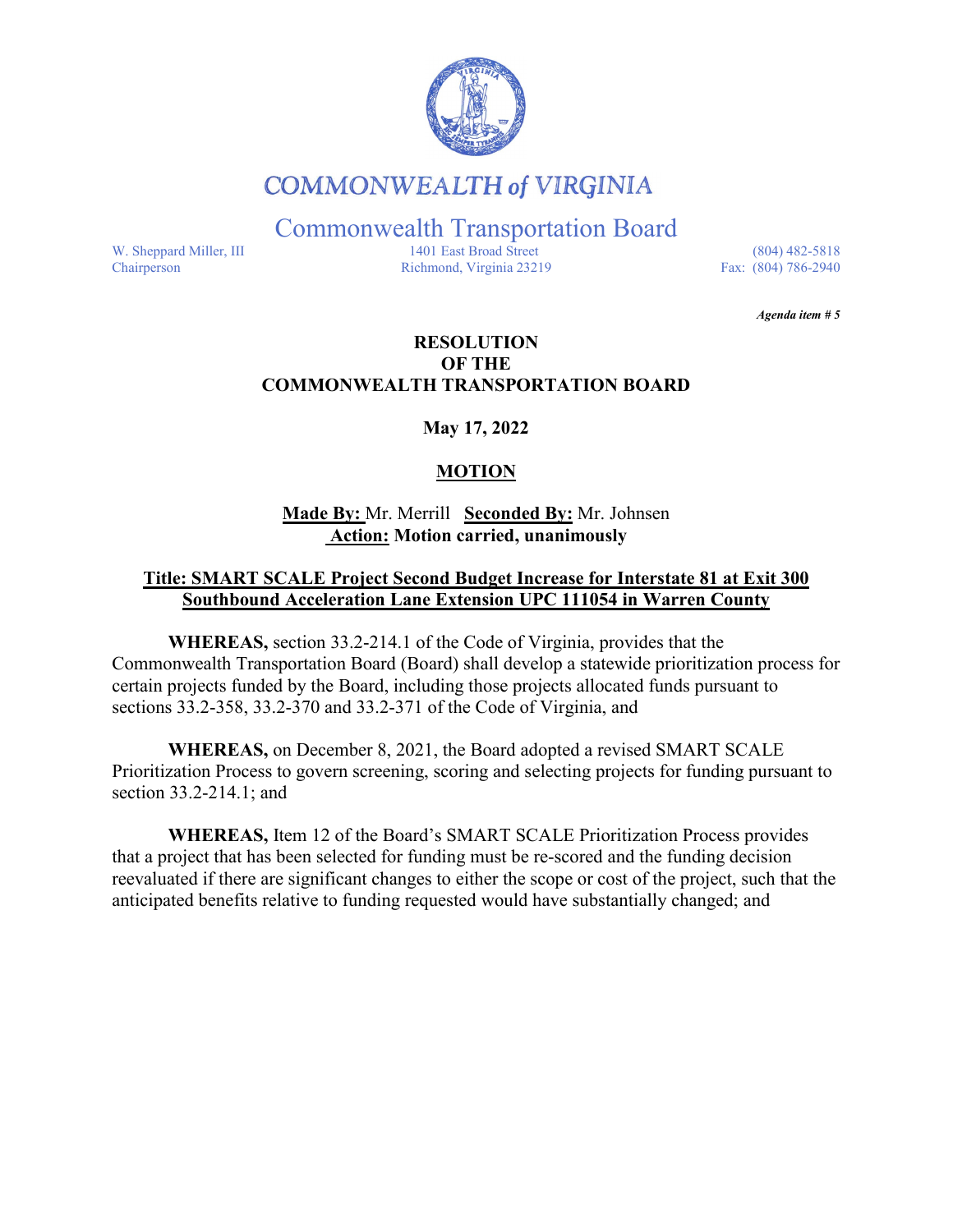Resolution of the Board SMART SCALE Project Second Budget Increase for Interstate 81 at Exit 300 Southbound Acceleration Lane Extension UPC 111054 in Warren County May 17, 2022 Page 2 of 3

**WHEREAS,** Item 12.a. of the Board's SMART SCALE Prioritization Process further provides that if an estimate increases prior to project advertisement or contract award that exceeds the following thresholds, and the applicant is not covering the increased cost with other funds, Board action is required to approve the budget increase:

i. Total Cost Estimate <\$5 million: 20% increase in funding requested ii. Total Cost Estimate \$5 million to \$10 million: \$1 million or greater increase in funding requested iii. Total Cost Estimate > \$10 million: 10% increase in funding requested; \$5 million maximum increase in funding requested; and

**WHEREAS,** section 33.2-214 requires projects funded wholly or partially with funds from the State of Good Repair Program pursuant to section 33.2-369, the High Priority Projects Program pursuant to section 33.2-370, the Highway Construction District Grant Programs pursuant to section 33.2-371, the Interstate Operations and Enhancement Program pursuant to section 33.2-372, or capital projects funded through the Virginia Highway Safety Improvement Program pursuant to section 33.2-373 in the Six-Year Improvement Program to be fully funded within the six-year horizon of the Six-Year Improvement Program; and

**WHEREAS,** Interstate 81 at Exit 300 Southbound Acceleration Lane Extension UPC 111054 Project (the Project) was previously submitted for consideration and selected for \$3.4 million in funding through the High Priority Projects Program in the second round of the prioritization process pursuant to section 33.2-214.1; and

**WHEREAS,** the Project was ranked 9 out of 19 projects selected in Round 2 in the Staunton District with a score of 11.1; and

**WHEREAS,** on June 17, 2020, the Board approved a SMART SCALE budget increase for the Project of up to \$5.1 million using surplus High Priority Project funds; and

**WHEREAS,** based on the budget increase, the Project was re-scored resulting in a revised score of 4.5 and a decrease in prioritization by seven projects; and

**WHEREAS,** the Virginia Department of Transportation (VDOT) received bids for the Project on April 27, 2022 and determined that the price proposals were responsive and represented good competition; and

**WHEREAS,** based on the price proposals received, the current estimated cost for award of the Project exceeds the current budget of \$8.5 million (which takes into consideration the prior SMART SCALE increase approved by the Board) by \$750,741; and

**WHEREAS,** the Virginia Department of Transportation (VDOT) has reviewed the Project's scope to identify opportunities to remain within the current budget while maintaining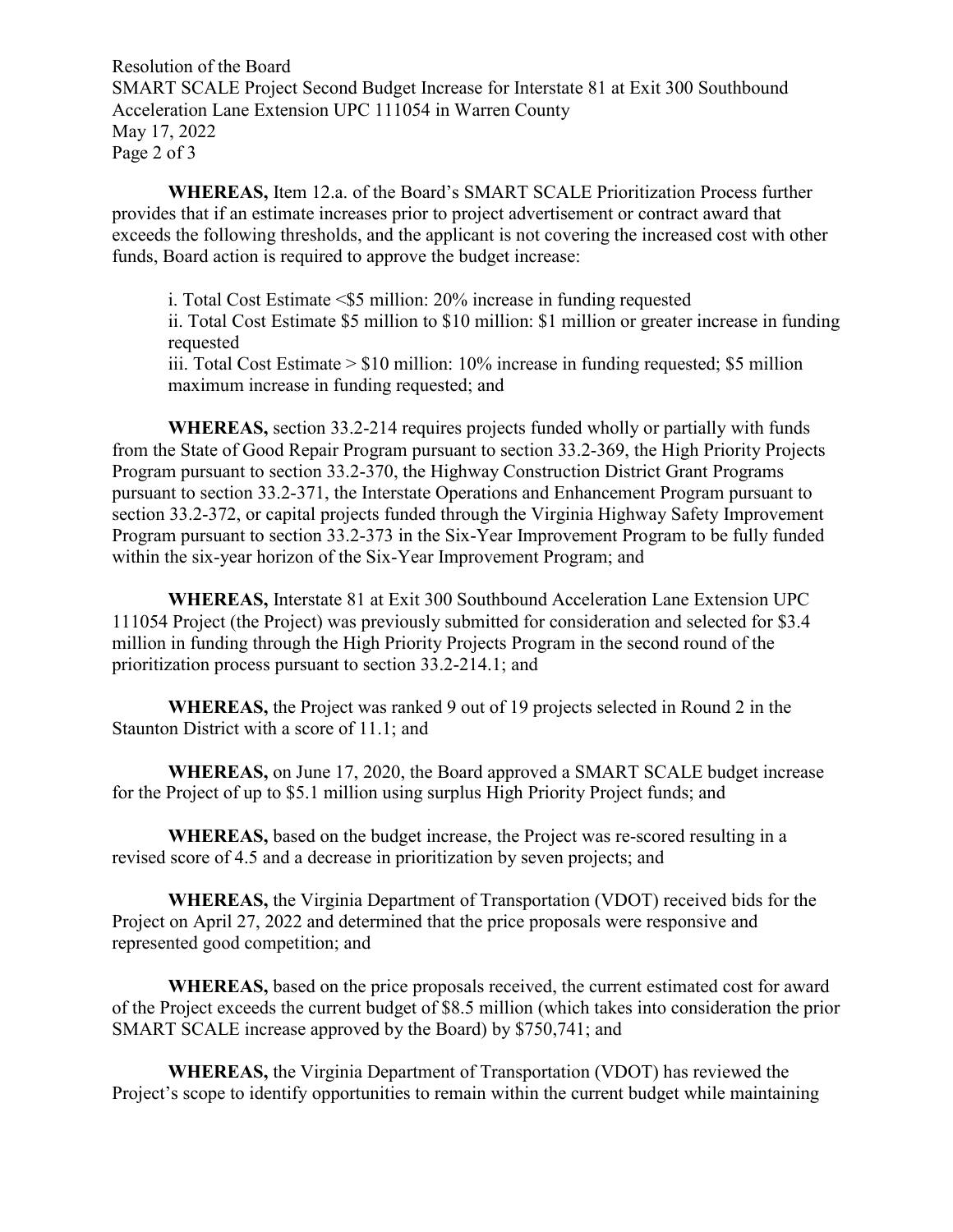Resolution of the Board SMART SCALE Project Second Budget Increase for Interstate 81 at Exit 300 Southbound Acceleration Lane Extension UPC 111054 in Warren County May 17, 2022 Page 3 of 3

substantially the same project benefits and has determined that reducing the Project's scope in order to remain within the current budget would render the Project incapable of achieving substantially the same benefits as the original scope; and

**WHEREAS,** VDOT recommends Board approval of a second SMART SCALE budget increase for the Project in the amount of up to \$750,741 and use of surplus High Priority Projects Program funds (UPC -21770) to fund the increase; and

**WHEREAS,** this second SMART SCALE budget increase will increase the total SMART SCALE budget to date for the Project from the original amount at project selection of \$3.4 million to approximately \$9.3 million; and

**WHEREAS**, taking into consideration the proposed SMART SCALE budget increase, the Project was re-scored resulting in a revised score of 4.1 with no change in prioritization rank; and

**WHEREAS,** the Project has thus far incurred expenditures totaling \$917,274.

**NOW THEREFORE BE IT RESOLVED,** by the Commonwealth Transportation Board, that the second SMART SCALE budget increase in the amount of up to \$750,741 for the Project is necessary to award and fund the Project and is therefore approved; and

**THEREFORE BE IT FURTHER RESOLVED,** by the Commonwealth Transportation Board, that is the Board's intent and VDOT is directed to allocate surplus High Priority Project funds (UPC -21770) to fund the budget increase.

**####**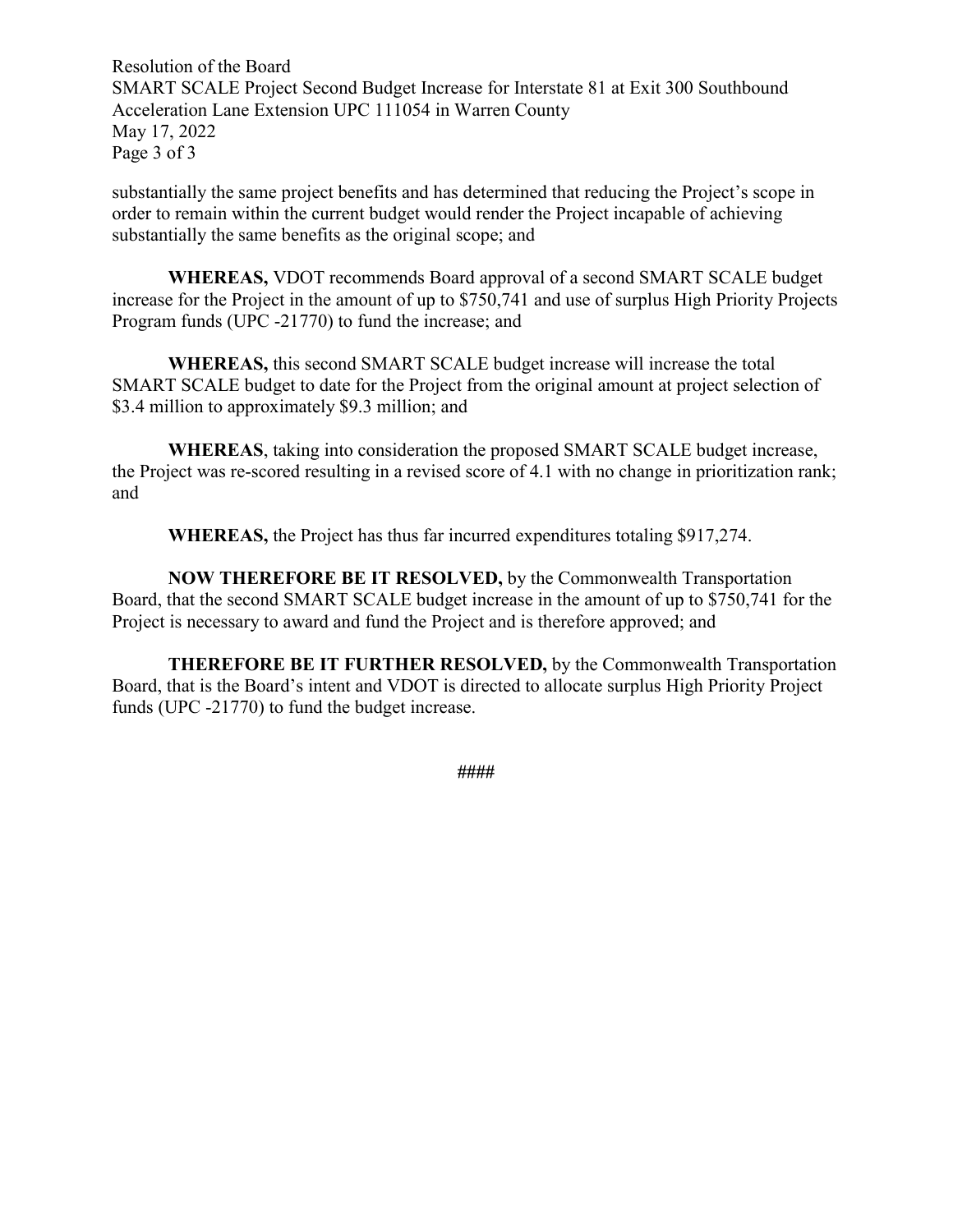#### **CTB Decision Brief SMART SCALE Project Budget Increase for Interstate 81 at Exit 300 Southbound Acceleration Lane Extension Project UPC 111054 in Warren County**

**Issue:** Interstate 81 at Exit 300 Southbound Acceleration Lane Extension Project (UPC 111054) (the Project) was previously selected for funding under the Commonwealth Transportation Board's (Board) SMART SCALE Prioritization Policy/Process. In June 2020, the Board approved a \$5.1 million budget increase based on a revised Project scope. The Virginia Department of Transportation (VDOT) received bids for the Project on April 27, 2022 and determined that the price proposals were responsive and represented good competition, however, based on the price proposals, the cost to award the Project exceeds the approved budget by \$750,741. VDOT recommends Board approval of a second SMART SCALE budget increase for this Project in the amount of up to \$750,741 and use of surplus High Priority Project funds from UPC -21770 to fund the increase. Board approval of the budget increase is required.

**Facts:** Item 12 of the Board's SMART SCALE Prioritization Policy/Process, adopted December 8, 2021, provides that a project that has been selected for funding must be re-scored and the funding decision reevaluated if there are significant changes to either the scope or cost of the project, such that the anticipated benefits relative to funding requested would have substantially changed.

Item 12.a. of the Board's SMART SCALE Prioritization Process provides that if an estimate increases prior to project advertisement or contract award that exceeds the following thresholds, and the applicant is not covering the increased cost with other funds, Board action is required to approve the budget increase:

i. Total Cost Estimate <\$5 million: 20% increase in funding requested

ii. Total Cost Estimate \$5 million to \$10 million: \$1 million or greater increase in funding requested

iii. Total Cost Estimate > \$10 million: 10% increase in funding requested; \$5 million maximum increase in funding requested

The Interstate 81 at Exit 300 Southbound Acceleration Lane Extension Project (UPC 111054) was previously submitted for consideration and selected for \$3.4 million in funding through the High Priority Projects Program. The Project was ranked 9 out of 19 projects selected for funding in SMART SCALE Round 2 in the Staunton District with a score of 11.1.

On June 17, 2020, based on a revised Project scope, the Board approved a budget increase of up to \$5.1 million for the Project using surplus High Priority Projects Program funds so the Project could continue to advance. At that time, the Project was rescored, resulting in a revised score of 4.5 and a reduced prioritization by 7 projects.

VDOT received bids for the Project on April 27, 2022 and determined that the price proposals were responsive and represented good competition.

However, based on the price proposals, the cost to award the Project exceeds the current budget of \$8.5 million (which takes into consideration the increase from June 2020) by approximately \$750,741.